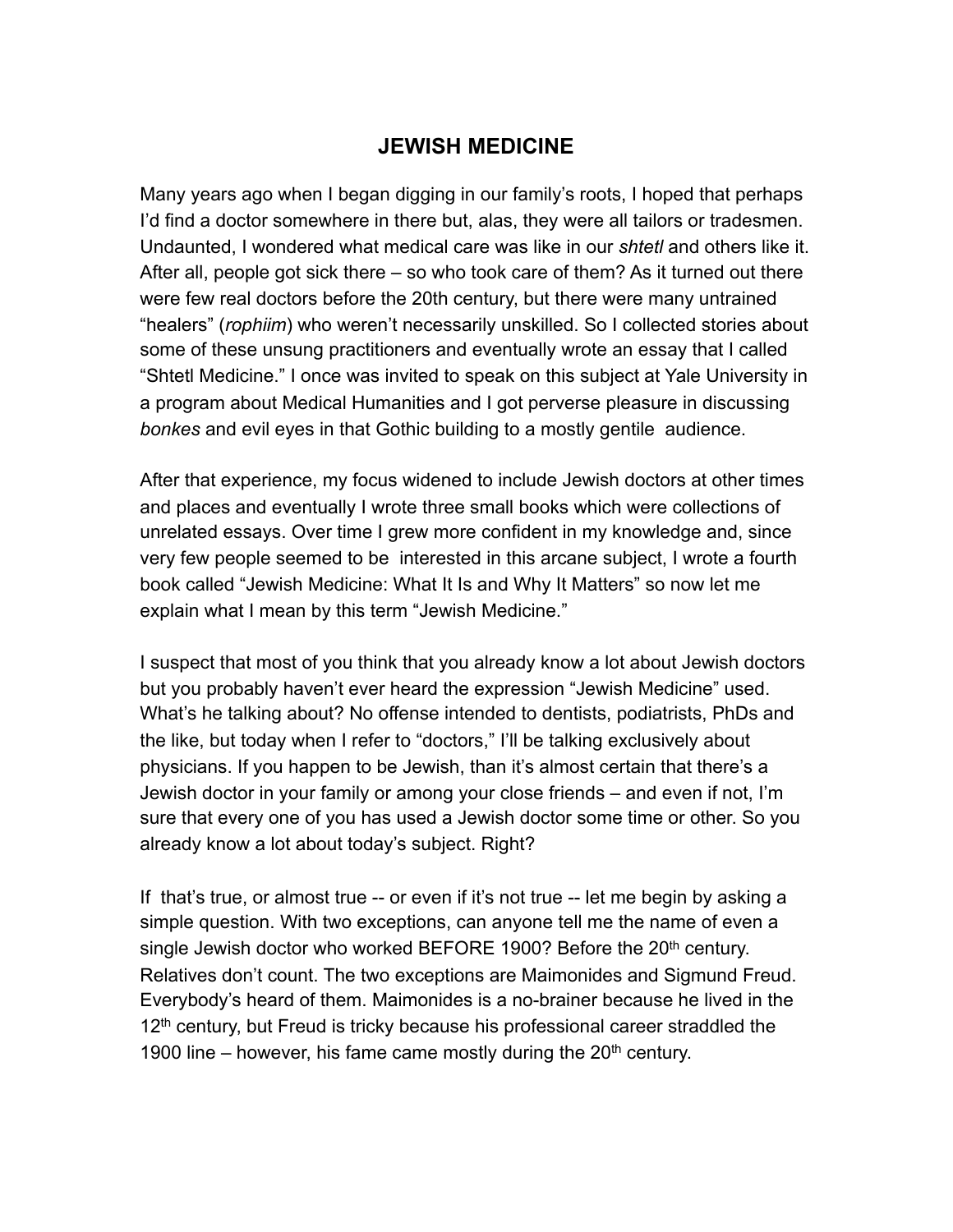So repeating my challenge – with those two exceptions, can you name even one Jewish doctor from before 1900? I've asked this question many times and no one has ever answered correctly. Think about that. If you're Jewish, you know that our liturgy is obsessed with our past -- every year at the seder table Jews discuss our group history and vow never to forget it. So how is it that none of you seems to know much, if anything, about Jewish medical history or about individual doctors before the 20<sup>th</sup> century? It's like a black hole in our collective memory. I'd like to make a distinction between two things – on the one hand Jewish Doctors and, on the other hand, Jewish Medicine. They're not the same and I'll propose that the distinction is important. I'll give you a hint about what's to come by suggesting that you don't necessarily have to be Jewish to be a Jewish doctor -- at least as I define the term in a generic sense. So let's begin by considering doctors.

I'm sure that you're aware of the remarkable preponderance of Jews among Nobel Prize winners in medicine. During the 100 years after the first Jewish winner, Paul Ehrlich in 1908, there were 52 more, nearly one quarter of all laureates in medicine from a people which constitutes far less than 1% of the world's population. That's amazing! But it was strictly a 20<sup>th</sup> century phenomenon – there were virtually no significant contributions to medical science by Jews before 1900 (and the number seems to be falling since 2000.) Although we can be understandably proud of all those Jewish winners, it's worth pondering that almost every single one of them was NOT religiously observant – in fact, some were apostates.

Although few people today remember their names, at certain times and places in past history, Jewish doctors were ubiquitous. They weren't necessarily original thinkers but they were valued practitioners. For centuries almost every royal court had what they called a "Jew Doctor." Maimonides was one of the Sultan's court physicians in Cairo and during the Middle Ages several dozen Popes used Jewish doctors. This did not please their gentile rivals and during the 15<sup>th</sup> century a Franciscan monk complained, "The ecclesiastical prelates set great store by them, to such an extent that hardly one of them is to be found who does not harbor some devil of a Jew doctor." So while in general Jews were reviled, Jewish physicians were revered – and sometimes feared. Indeed it seems that they had a certain mystique. Listen to what Martin Luther had to say: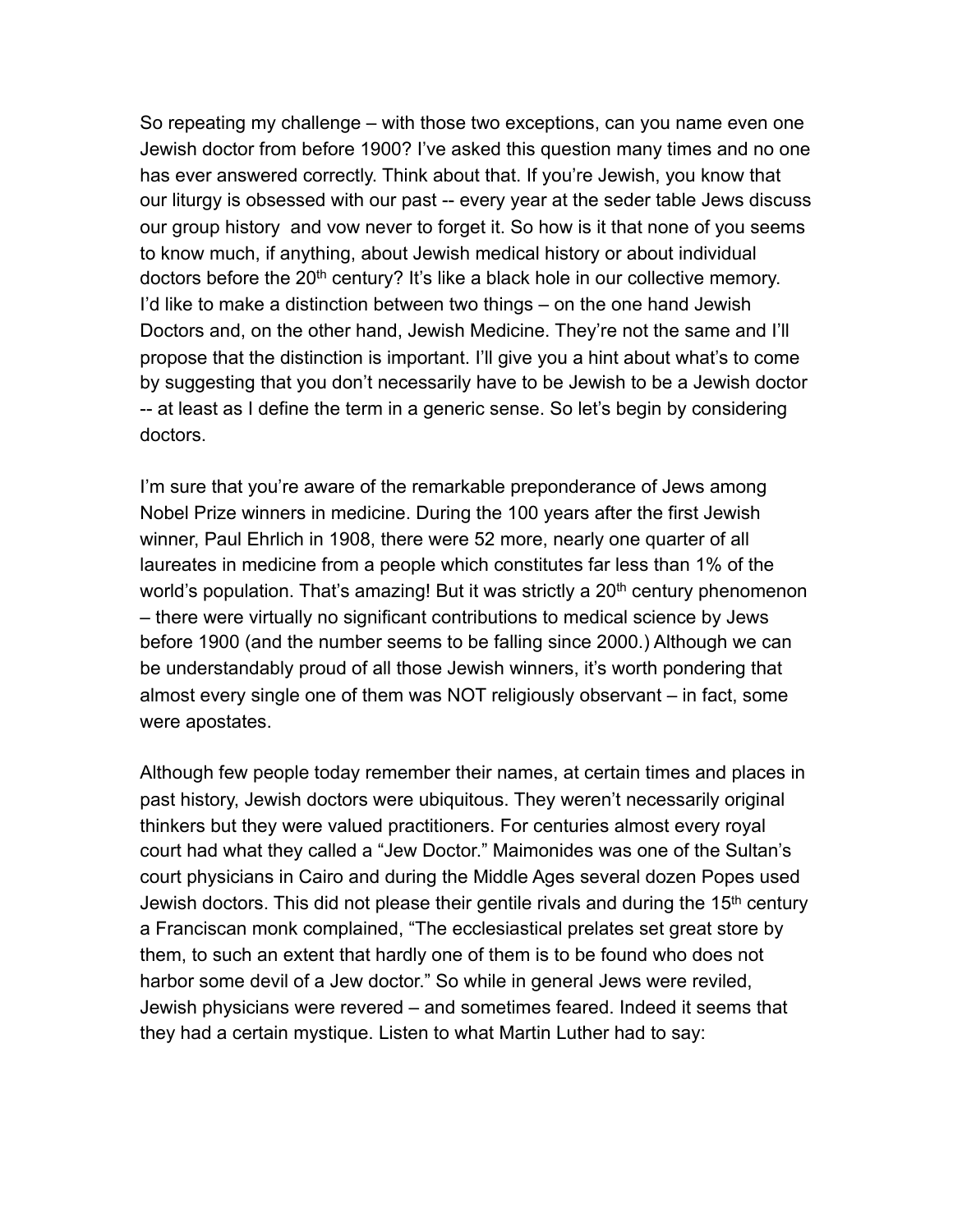*If the Jews could kill us all, they would gladly do so, aye, and often do it – especially those whoi profess to be physicians. They know all that is known about Medicine in Germany, they can give poison to a man of which he will die in an hour – or in ten or twenty years. They thoroughly understand this art.* 

Various explanations have been suggested for this phenomenon. Early on some Jewish scholars had language skills which allowed them to translate and transmit classic Arabic and Greek medical texts. Perhaps it was hereditary intelligence, or innate curiosity, or maybe it involved Jewish reverence for learning - transference of Talmudic reasoning to the scientific method. And, of course, there was the important matter of economic opportunity – because Jews often were banned from other ways of making a living. Also they had a reputation for being less concerned with theory than with practical results. We Jews may not be proud of it, but sometimes there also may have been a bit of Black Magic involved. Some historians believe that "the great art" of alchemy was introduced during the second century AD by a woman called "Maria the Jewess." Remember those were superstitious times -- Kabbalists knew obscure incantations related to health and Jews were believed to be expert in avoiding the Evil Eye – so, no doubt, this added to their mystique.

There was a legend about the 16<sup>th</sup> century French King Francis I which illustrates my point – he was the same Francois Premier who brought Leonardo and the Mona Lisa to France and, not only was he a patron of the arts but, as described in a delightful short story by Balzac, he was a world class lecher. It seems that King Francis also may have been a hypochondriac and when he suffered from a chronic ailment that his court doctors couldn't cure (considering his predilections, it may have been syphilis), he sent a courier to Spain to ask his cousin and frequent battlefield rival the Holy Roman Emperor King Charles V to send his best "Jew Doctor." When the selected man arrived at the French court, in order to break the ice the King joked, "Aren't you tired of waiting for the Messiah to come?" But the Spanish doctor wasn't amused. It happened that he was a *converso* -- a New Christian – and he indignantly replied that he no longer was Jewish but now believed in the true God. Well that wasn't what Francis wanted to hear. Without another word, he dismissed the imposter and sent to Constantinople for a "real" Jew doctor. And when the new man arrived, he prescribed his most potent medicine – No, not chicken soup ("Jewish penicillin") but donkey's milk! – and it was reported that King Francis was cured. The story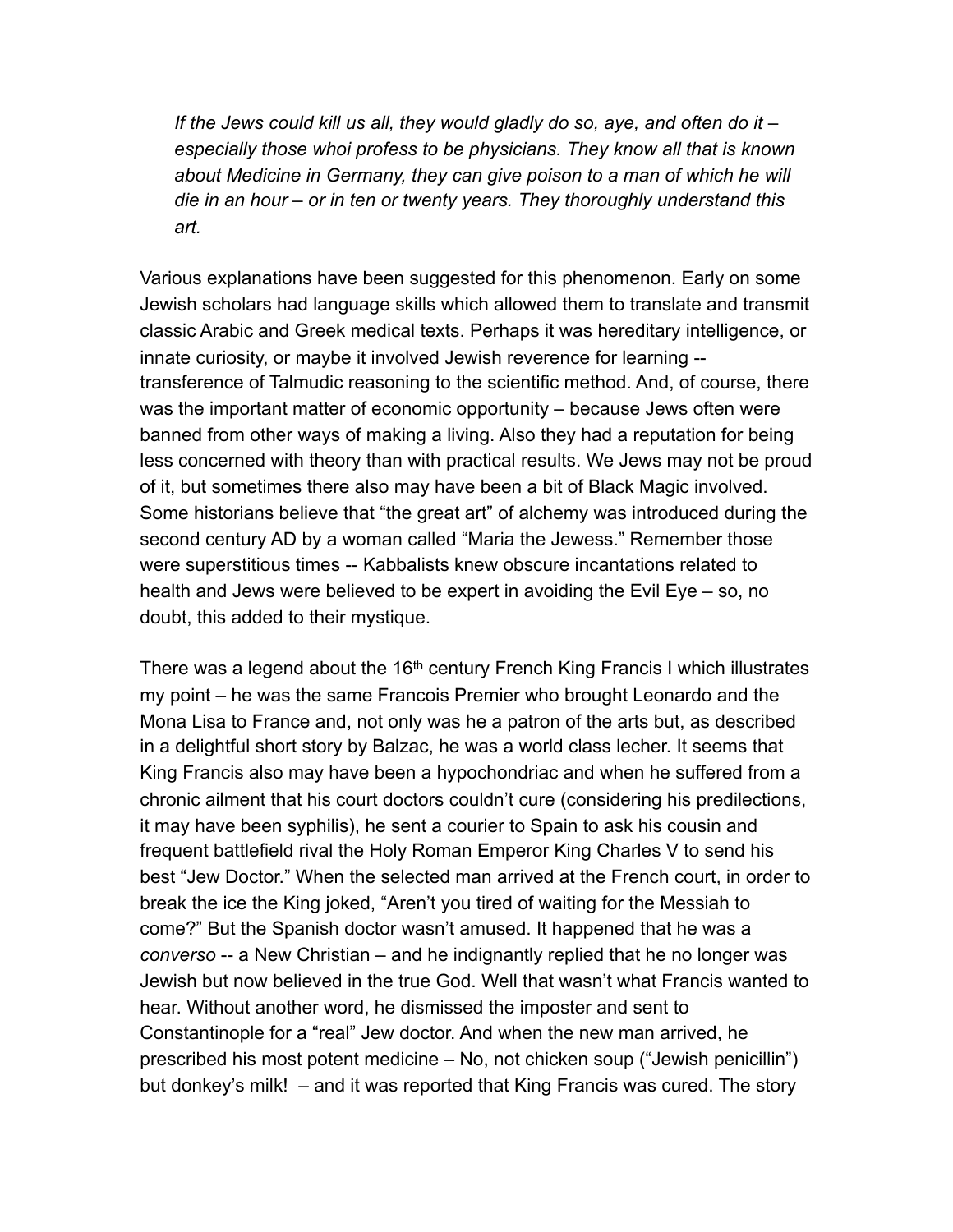seems to have been reasonably authentic since it was written less than a century after the event -- although I have my doubts about the treatment.

During the late 18<sup>th</sup> and 19<sup>th</sup> centuries, first with Emancipation and then Enlightenment, some Jews were allowed into European medical schools but that wasn't good news for some very religious people. For them the notion of having a doctor in the family was a mark of shame -- not pride. When the famous Lithuanian Rabbi Israel Salanter's son left home to study medicine, his family sat *shiva.* After all, upon entering the gentile world, young men might shave their beards, or wear worldly clothes, or violate Shabbat – or, God forbid, marry a *shiksa.* However, for most European Jews, when the chance presented itself, the passion previously spent on learning Talmud and Torah was quickly transferred to secular study. The People of the Book began reading new texts which provided opportunity for upward – and *outward* – mobility.

Increasingly, the Jewish doctor's dilemma became how to reconcile the past with the present – and I'll cite just one example. In  $18<sup>th</sup>$  century Berlin, Markus Hertz was both doctor and friend of both Moses Mendelsohn and Immanuel Kant. He was a central figure in the Berlin Enlightenment; his wife Henrietta ran a famous salon and in the 1780s he published a so-called "physician's prayer", which has frequently been mistakenly attributed to Maimonides. The prayer was so beautiful that even today, it's sometimes recited at medical school graduations instead of the Hippocratic Oath. But Dr. Herz had a problem. As a man of science he was skeptical of received religious wisdom – he felt that he had to make up his own mind from personal experience. During the 1780s there had been several well publicized cases of people seemingly rising from the dead. Accurate diagnosis of death could be problematic before the invention of stethoscopes and cardiograms – and so a law was proposed that no one could be buried for at least 72 hours after death, lest the corpse might wake up. (This reminds me of Mark Twain who when a mistaken announcement of his death appeared in newspapers, said, "Reports of my death have been greatly exaggerated.")

Of course delayed burial was a direct violation of Jewish tradition – so what was a religious Jew, even a reformed Jew like Markus Herz, to do? In 1787 Dr. Herz published a pamphlet in which he favored what seemed to be the logic of the secular law – better to wait and be sure. It was an example of modifying Jewish law based on current knowledge -- not surprisingly, orthodox rabbis were outraged.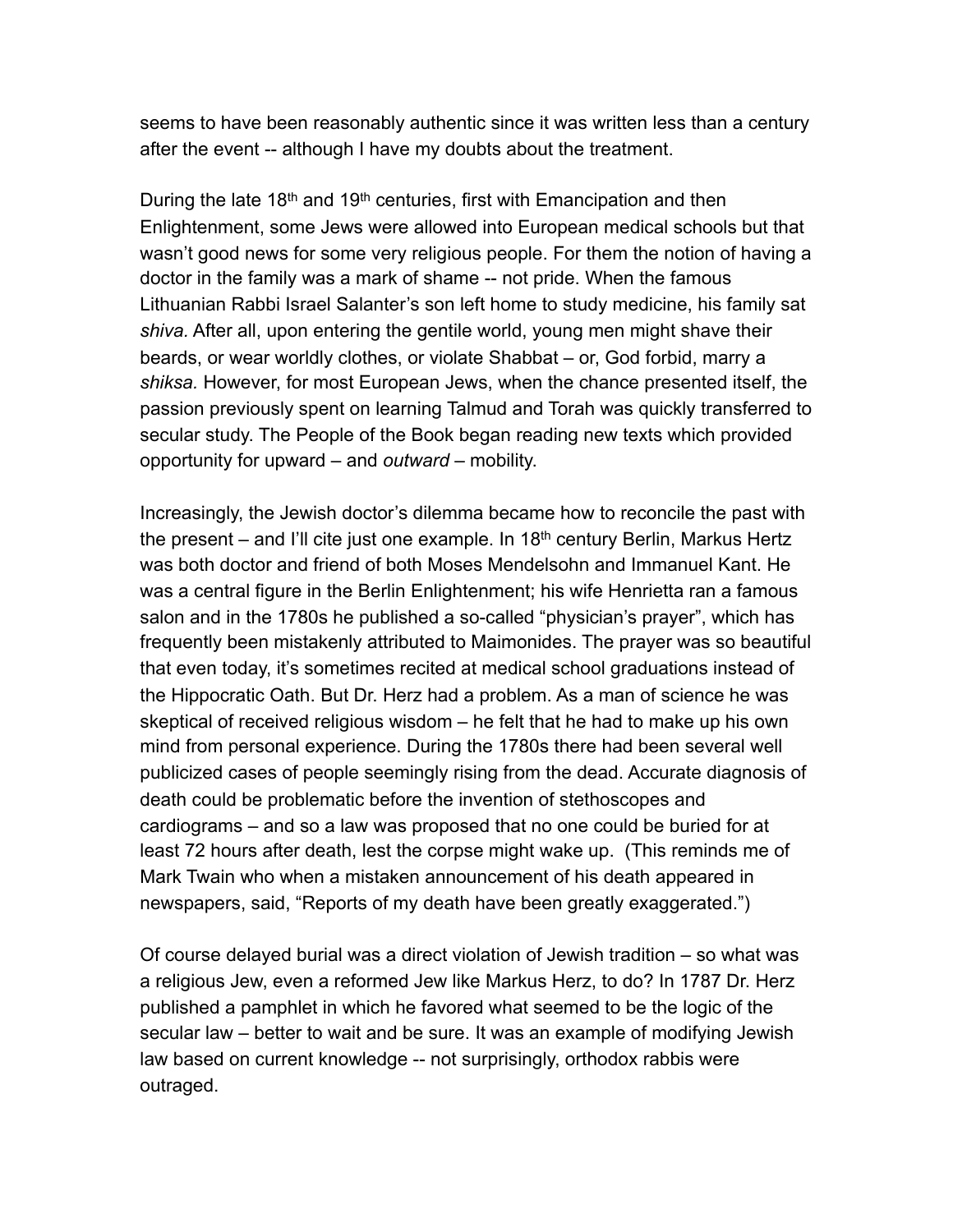With the coming of Emancipation and Enlightenment there were many similar examples of Jewish doctors having to choose sides -- and, increasingly, they chose the side of science. If they appreciated a framework of reference at all, it was likely to favor human reason – based more on results than relationships. To my mind, this loss of Jewish specificity was unfortunate for as modern medicine has become more depersonalized, the universal model hasn't served us very well.

I don't mean to say that traditional Jewish approaches always are the best way. Even today conflicts between religion and science still sometimes turn up. Consider the uproar about *mohels* sucking blood from the freshly circumcised penis (*metzitzah*) which has caused fatal herpes infections. Last year it even became a political issue in New York City's mayoral race when candidates wanted to secure Hasidic votes in Brooklyn. Ironically, when Dr. Herz died in 1803, despite his pamphlet he was buried without delay within three hours—and he stayed put.

Markus Herz was a sophisticated intellectual, but in early times, few "doctors" of any religion attended medical schools – at least as we think of them. And in the typical *shtetl,* if there was a "doctor" at all, probably he wasn't a physician in the modern sense. More likely he was what was called a *feldsher* -- literally meaning someone who works in the field with shears. Starting in the  $13<sup>th</sup>$  century, the German and Swiss armies developed a class of barber surgeons who worked in the front lines – like today's military corpsmen. In addition to cutting hair and shaving whiskers, barbers practiced blood-letting and applied cups (*bonkas*) and leeches and the custom spread eastward. By the 19<sup>th</sup> century, in rural Russia feldshers outnumbered trained physicians by two to one; sometimes by five to one. They were licensed by the government and nearly a third of them were Jewish. So if a Jewish mother in the shtetl bragged about her son the doctor – most likely, he was a feldsher!

Now let's change the subject away from Jewish doctors to consider Jewish Medicine in general. Books have been written about Egyptian or Chinese or Indian medicine, but until mine appeared, there none specifically about Jewish Medicine. That's not entirely true because during the last 60 years three books were published with the very same title -- "Jews AND Medicine" – but the only one without the prepositional link "and" was my *Jewish Medicine. What It Is and*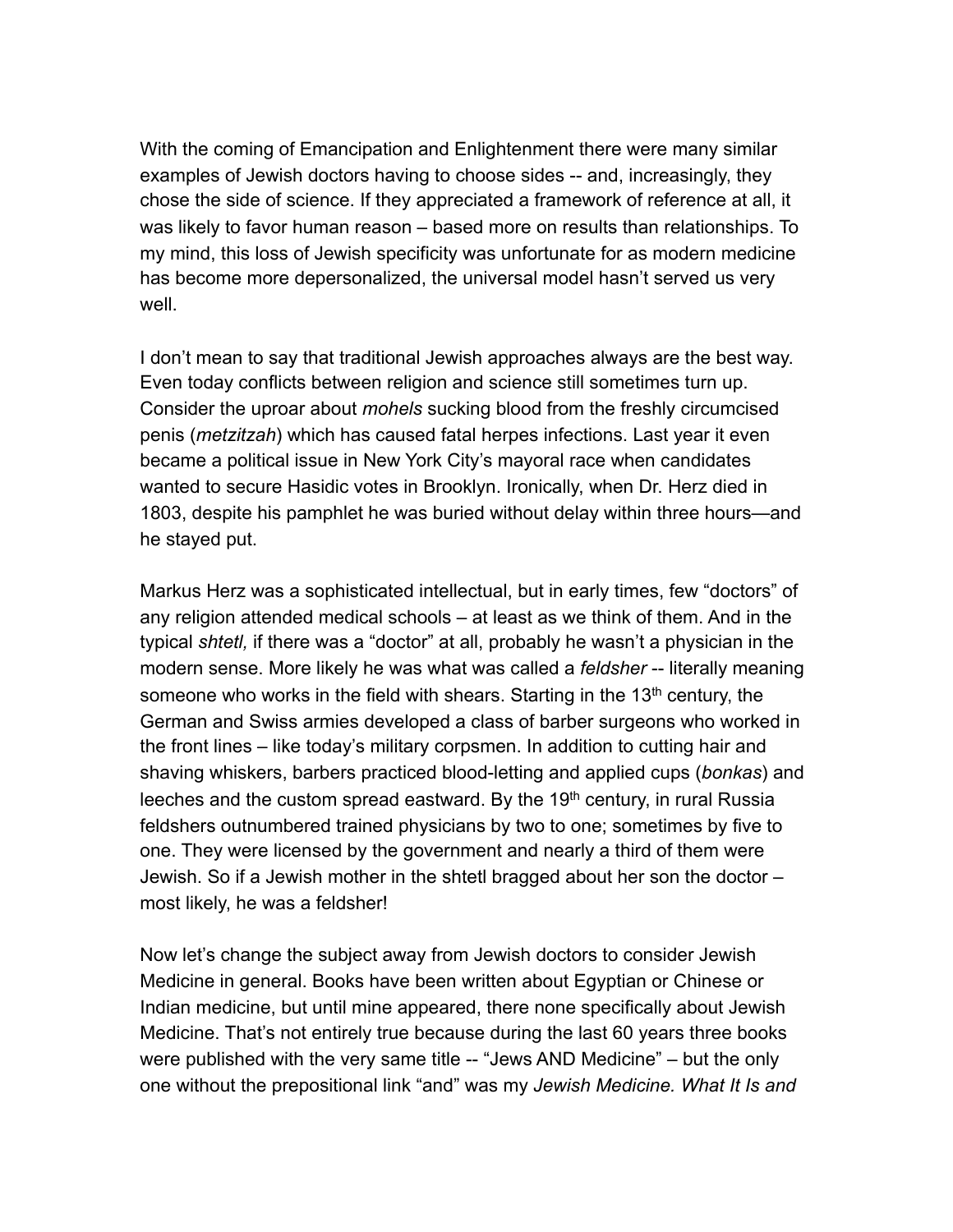*Why It Matters.* If you were to pin me down and ask me, is there now -- or was there ever such a thing as Jewish Medicine? I would give a classic Jewish answer: Yes and No -- on the one hand; but on the other -- it depends. It took me a long time to appreciate that and, no doubt, others would disagree with me which is fine, I'm not militant on the subject -- so let me try to explain what I mean.

I suspect that, almost without exception, current Jewish doctors go about their daily work without giving any thought to spiritual matters or religious traditions. Moreover, they're reticent about discussing what influences them, although occasionally a few have tried. For example, several weeks before his unexpected death in 1995, the virologist Jonas Salk was honored at a testimonial dinner and in his concluding remarks said this:

*We are all influenced by our ancestor's tradition and heritage. For me it was not a conscious influence, but there is something in my Jewish genetic or cultural lineage. Part of it may be the Jewish educational tradition. Part may be the Diaspora for nomadic in spirit, we Jews seem to be constantly searching for ways to make the world a better place for all human beings… [Our task] is to take the best from tradition and use it to build a world that is closer to our heart's desire.* 

Now lets consider some of those ancestral traditions and influences. We'll begin with Jewish hospitals - after all, they're tangible evidence of Jewish medicine aren't they? But do Jewish hospitals practice a unique style that could be characterized as Jewish Medicine? According to how I use the term, there's nothing particularly different which distinguishes Jewish hospitals from any others. As early as the 18<sup>th</sup> century, Jewish communities in London, Berlin, Vienna, Jerusalem and other cities began establishing their own hospitals. It wasn't just a Jewish phenomenon – other religions did the same thing. Often these sectarian hospitals were charitable institutions for the poor and in this country the movement toward Jewish hospitals was prompted by waves of immigration and, also, as a response to anti-Semitic discrimination.

The Jews Hospital in New York opened during the 1850s but during the Civil War changed its name to Mount Sinai. Before long there were six other Mount Sinai Hospitals across the country. In 1884 when the English philanthropist Sir Moses Montefiore was nearing his 100<sup>th</sup> birthday, the trustees of a new chronic disease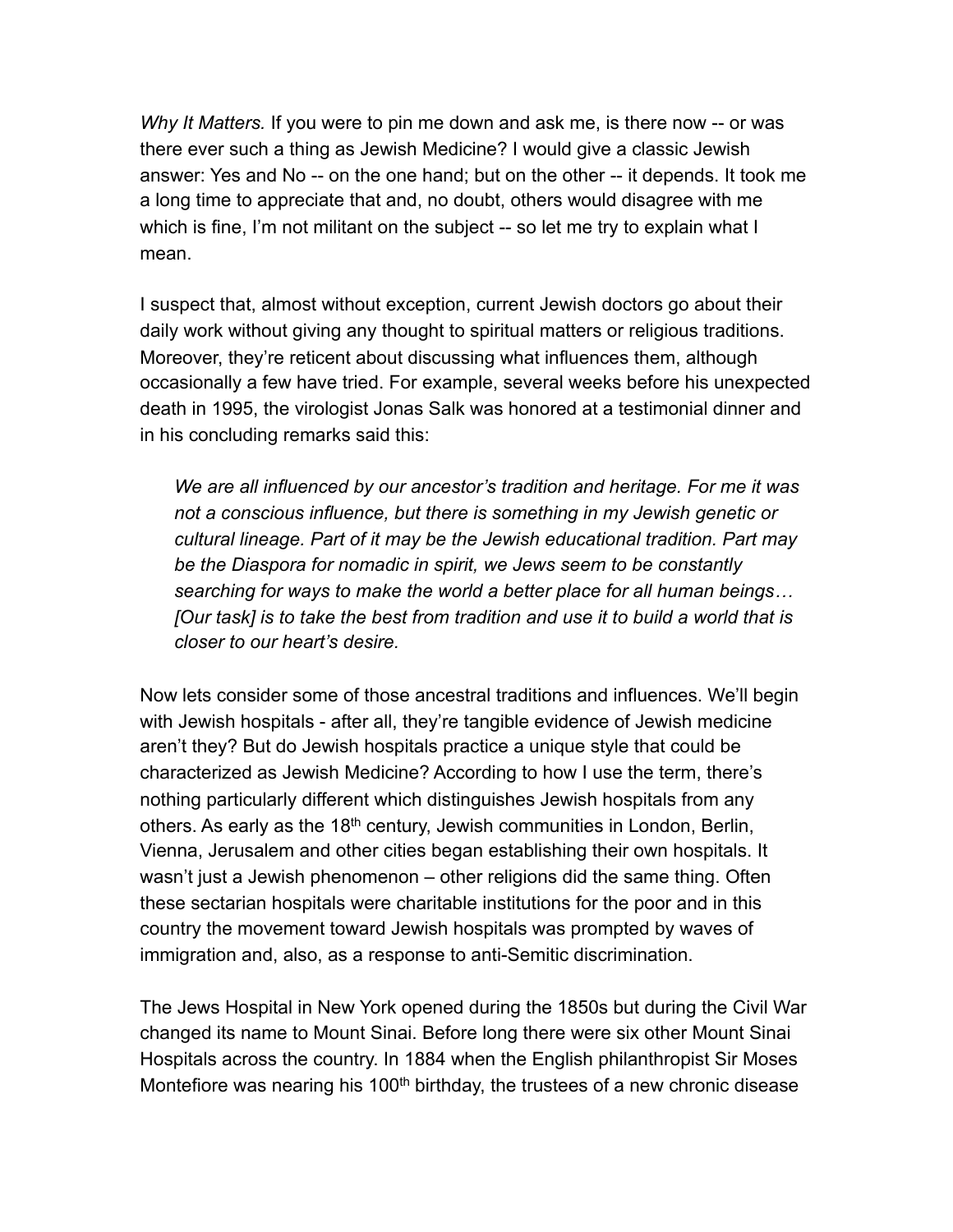hospital in the Bronx figured that if they adopted the name of the wealthy British Lord, he might make a hefty donation – in appreciation, the old man sent them a bronze bust of himself, but in his will there was nothing more. Nowadays hospital fund raisers are more efficient! Jewish hospitals, then and now, are not exclusively limited to Jewish patients and doctors and are run essentially the same as non-Jewish hospitals – with some kosher food and an occasional visiting rabbi thrown in.

The same holds for hospitals in Israel. In 1907 Henrietta Szold joined a small Zionist women's group in Harlem who called themselves the Daughters of Zion. Two years later she and her mother visited Palestine and were impressed with its beauty. When they returned home, Henrietta challenged her women's study group to get active – and within four years they formed Hadassah with Henrietta as the leader. Department store mogul Louis Strauss provided seed money for a hospital in Jerusalem and the rest is better known to many of you than to me. I don't know for sure, but I suspect that today's Hadassah Hospital, like all of the Mount Sinai's in this country, treats all its patients the same – in fact, one of the glories of Israeli hospitals is how well they treat Jews and Arabs alike.

Returning to my question about whether Jewish hospitals are exemplars of Jewish Medicine, its hard to say because the answer depends more on individual behavior than on institutional policy – according to my definition what matters is the interface between doctors and their patients. And if nowadays the concept of a Jewish brand of medical practice seems strange, as I've already explained, the dynamics were quite different in early times – not only about how gentiles thought about Jewish doctors, but how Jewish doctors thought about themselves.

When I began reading the words of early Jewish physicians, I came to recognize a consistent theme -- that the best of them considered medical practice to be a moral obligation in which the doctor was actively guided by his Maker. The doctor may have been doing the hands-on work, but he was engaged with God in a joint venture. That shouldn't be so surprising since many Jewish doctors also were rabbis or religious scholars.

Listen to these lines that were written by the great  $12<sup>th</sup>$  century Spanish poetphysician Judah Halevi: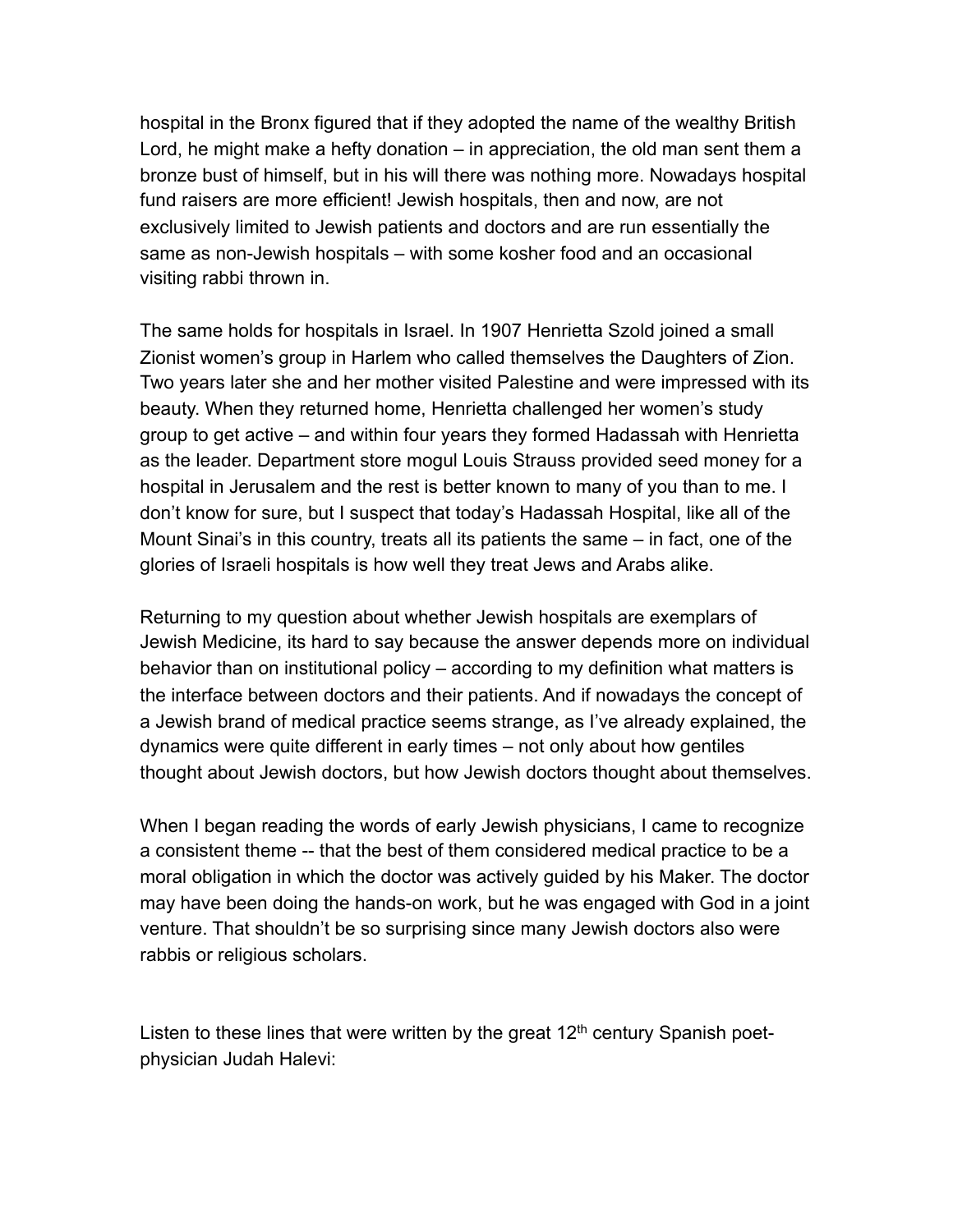*My medicines are of Thee – whether good or evil, strong or weak. It is Thou who shalt choose, not I. Of Thy knowledge is the evil and the fair. Not upon my power of healing I rely. Only for Thine healing do I watch.* 

Or this from a poem written 500 years later by Jacob Zahalon, a Roman doctor who urged all Jewish doctors to recite it at least once a week:

*Thou art the physician, not I. I am but as the clay in the potter's hand….I pray that I may discover the secrets of Thy wonderful deeds and that I may know the peculiar curative powers which Thou has placed in herbs and minerals… that through them I shall tell of Thy might to all generations to whom Thy greatness shall come.* 

I found many more humble statements like this which suggested that doctoring should be more than a livelihood. So it appears that during early times, doctors saw themselves as doing God's work — and, by so doing, they drew closer to God. As Rabbi Abraham Joshua Heschel once said, medicine is prayer in the form of deed. That meant doing for others before oneself for as Hillel said, "If I am only for myself, who am I?" Martin Buber might have explained that a doctor's relationship to his patient should be an example of I-thou, not I-it. Personal more than professional.

Obviously, justice, mercy, humility, social action are not exclusively Jewish values. Other religions preach the same things and they've been embedded in secular codes of medical ethics ever since Hippocratic times. At the end of the 19<sup>th</sup> century the famous Johns Hopkins physician William Osler admonished his colleagues to "care more particularly for the individual patient than for the special features of the disease." Harvard's Francis Peabody famously told his students that "the secret of the care of the patient is in caring for the patient." Nowadays, students are taught to be patient centered rather than disease centered. Indeed, the very word "professional" implies putting the patient's interest before self-interest – doctors profess to do that. But our current health delivery system makes it difficult to follow these fine dictums.

Abstract terms that are often used in ethical codes, e.g. virtue, humanism, beneficence, altruism all sound good, but are confusing to apply in the real world.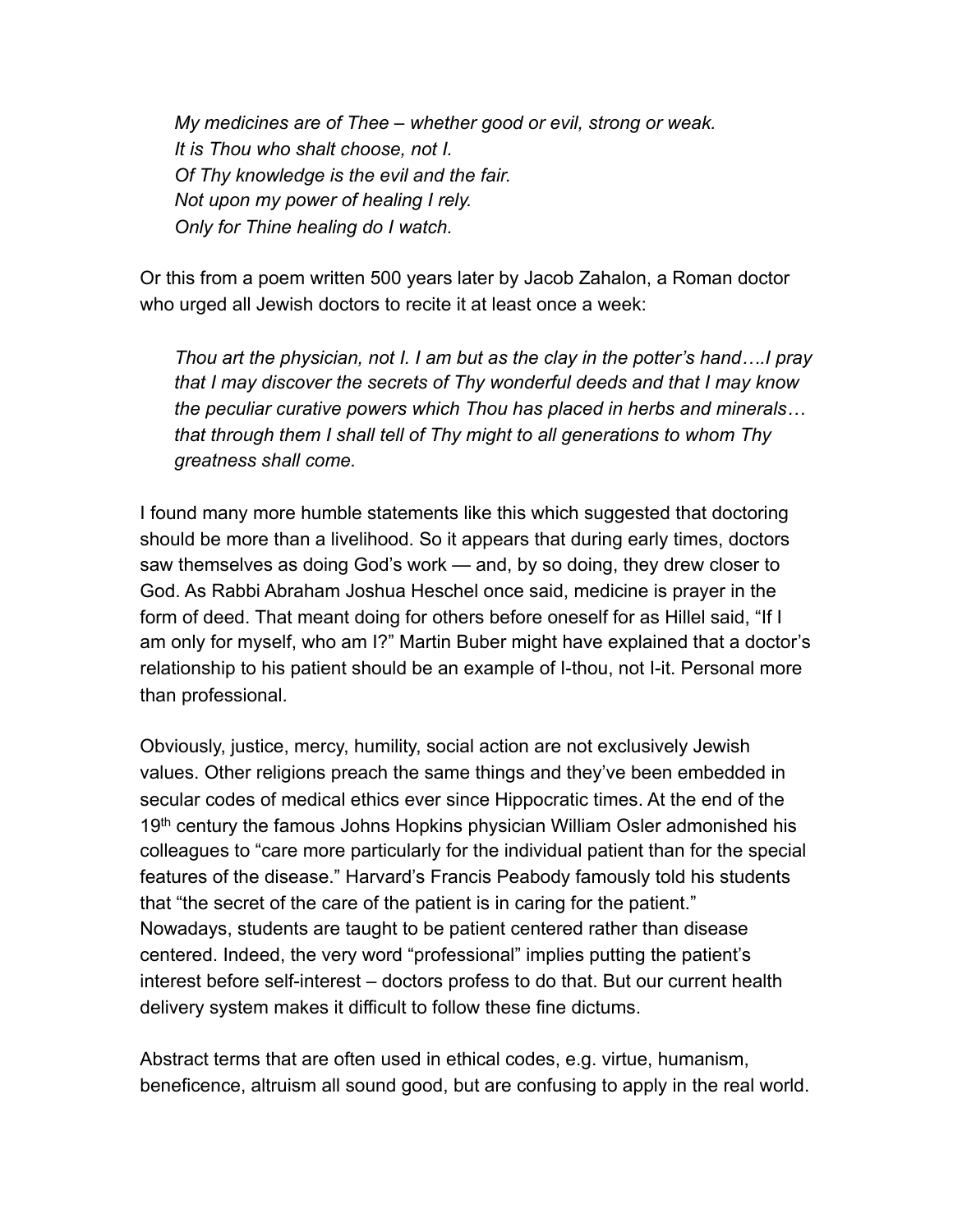The challenge is how to encapsulate these values in an easily understood way that can be passed on to others. After years of thinking about this, I came up with an idea which is rooted in Ashkenazic Jewish culture as much as religion. It's what I call being a "medical mensch" and it neatly expresses what I mean when I speak about an idealized style of Jewish Medicine. The same values that characterize a mensch are fundamental to Judaism – and certainly to other religions as well. So you don't have to be Jewish to be a mensch – you don't even have to be a man -- for whether in Yiddish or German, mensch means "man" in the universal sense, like "All men are created equal."

Being a mensch is very much in the eye of the beholder. When someone's behavior is described as being "menschlicheit", it suggests that their actions speak louder than their words. When we call someone a mensch we mean that they are admirable, trustworthy -- human in the best sense of the word. Medical menschen are not necessarily the wealthiest or most prestigious doctors, but they're someone whom you'd trust with your own or your family's life.

To my mind, medical menschen take the time to listen and they look beyond the patient to the person. Of course there are other admirable models, but Judaism provides an ethical framework which at least has stood the test of time. So when I think about Jewish Medicine, it's in a generic sense -- not as a specific body of knowledge but, rather, as a standard of behavior. Because qualities that define a mensch – humility, empathy, social responsibility -- are traits to which any physician should aspire, a simple prescription for any conscientious physician is to be a medical mensch. And understood in this way, you don't even have to be Jewish to be a Jewish doctor.

Others have promoted the idea of "value-based medicine", but common to all is the notion that doctors are most effective when they go about their daily work within a moral framework. Rachel Remen is a particularly sensitive Jewish doctor in California who contends that the root cause of medicine's crisis today is that it has lost its meaning. She writes, "We need something stronger than our science to hold on to, something more satisfactory and sustaining…We need to help students to find meaning as skillfully as we educate them to pursue medical expertise."

Nowadays the word mensch is understood by nearly everyone – it's become part of our common vernacular. A few years ago, I was invited to discuss medical